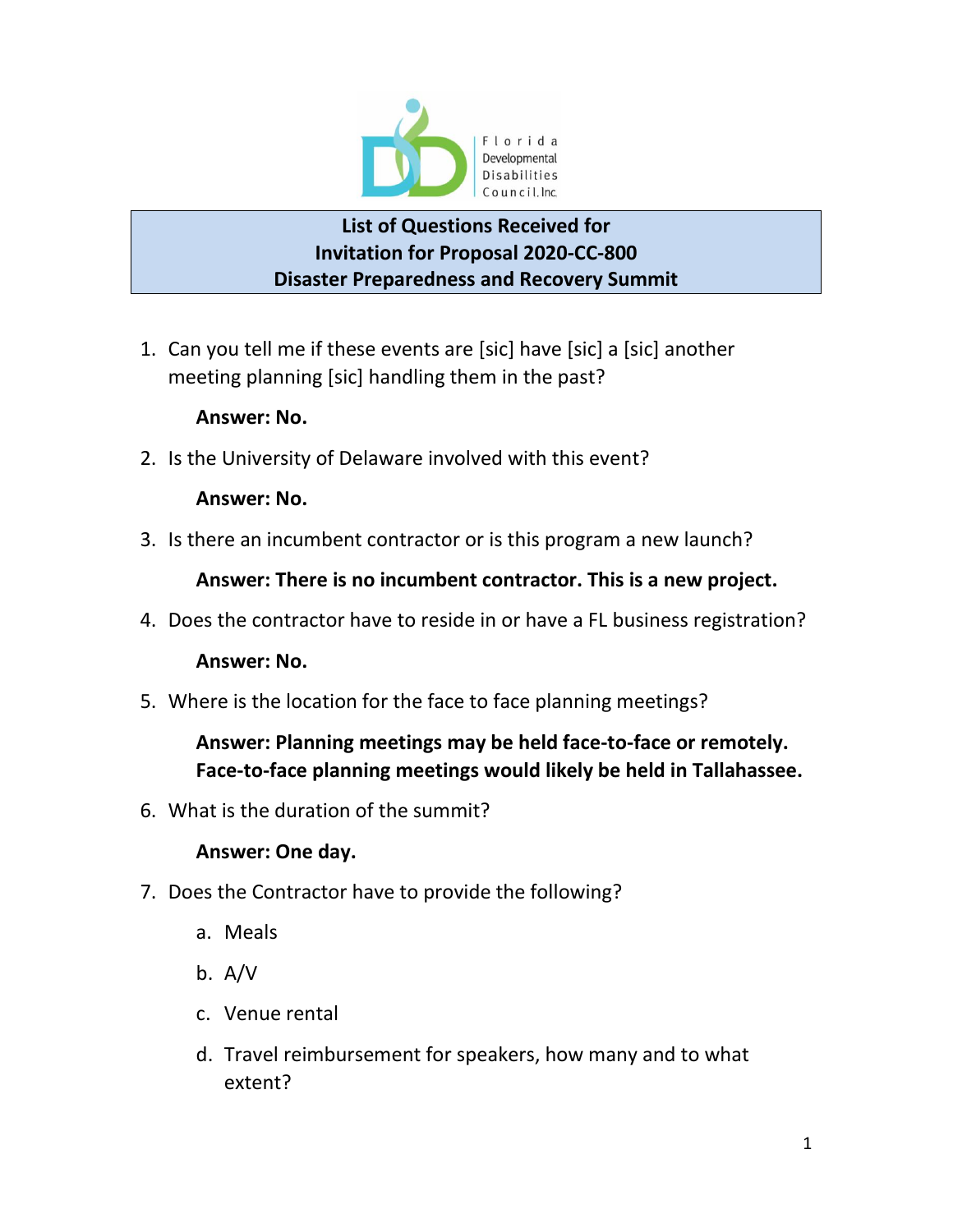e. Travel reimbursement for partners, how many and to what extent?

**Answer: Yes. The selected contractor will be responsible for all associated costs (e.g., meals, if applicable; audiovisual (A/V) equipment; venue rental; travel reimbursement for speakers, if applicable; travel reimbursement for participants, as needed).**

**It is anticipated that many speakers for this venue will be local and may not necessitate a speakers' fee, however, consideration should be given to national experts.**

**It is anticipated that many participants will be local and/or able to fund their own transportation as employees of state or local governments. We anticipate that travel may be needed for approximately half of the participants (i.e., 50), though the number could be higher or lower.**

8. What is the preferred platform for the evaluations/surveys (paper or online)?

**Answer: The platform for evaluations/surveys should be determined between the selected contractor and Council staff with regard to which platform or platforms will yield the highest level of participation and return.**

9. When will the Summit be held?

**Answer: The date will be determined by the contractor, Council staff, and the stakeholder workgroup. The anticipated timeframe will be between April and August of 2021.** 

10. Will the Contractor be responsible for venue procurement, signing contract, etc?

**Answer: Yes, pending Council staff approval.**

11. Is there a printing preference for the Summit guide (color, gloss, magazine)?

**Answer: No.**